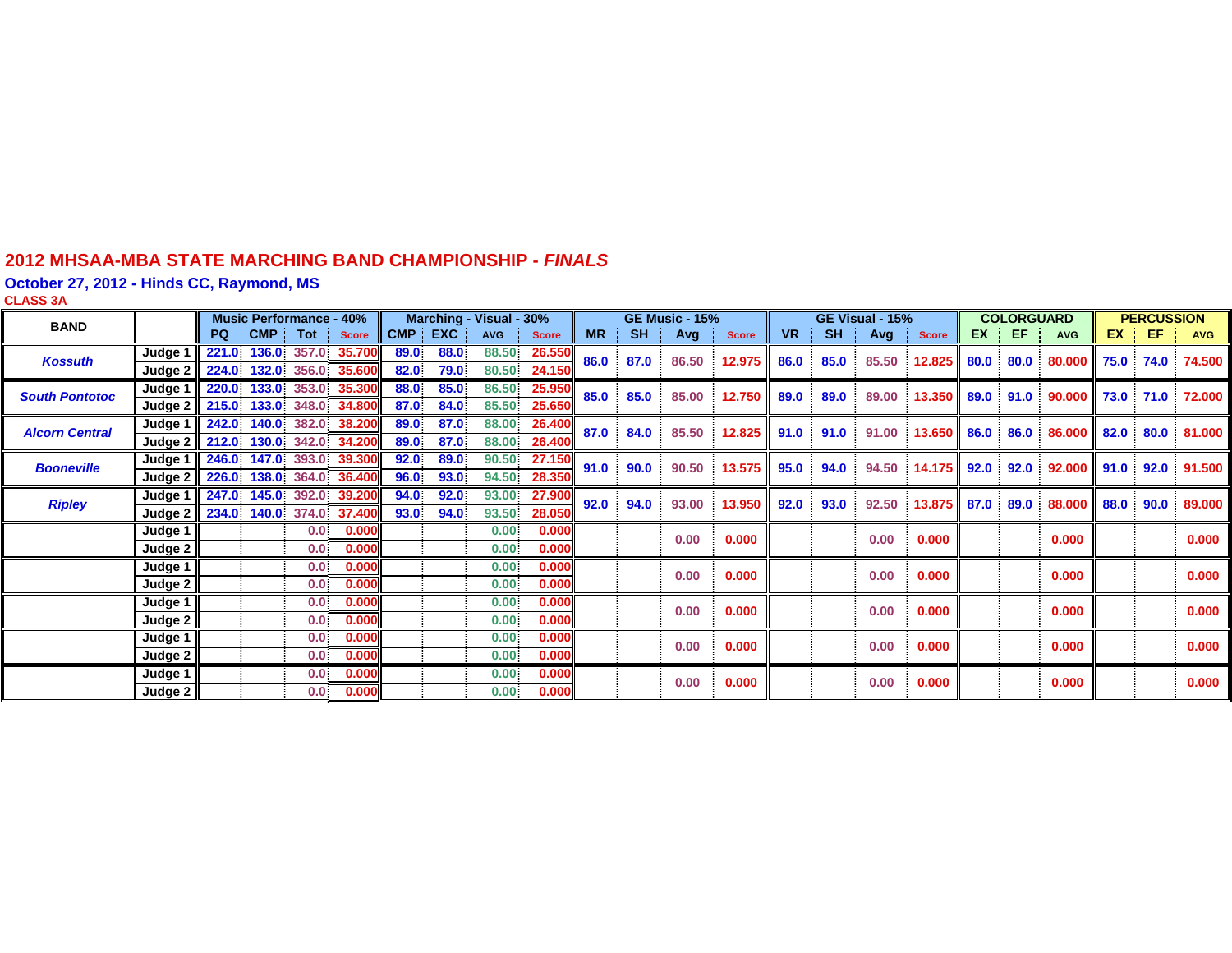### **2012 MHSAA-MBA STATE MARCHING BAND CHAMPIONSHIP - FINALS**

**October 27, 2012 - Hinds CC, Raymond, MS**

#### **SCORING SUMMARY**

| <b>BAND</b>           |                | <b>MUSIC</b>   | <b>VISUAL</b> |         | <b>GENERAL EFFECT</b> |               |  |  |
|-----------------------|----------------|----------------|---------------|---------|-----------------------|---------------|--|--|
|                       | <b>JUDGE 1</b> | <b>JUDGE 2</b> | <b>JUDGE1</b> | Judge 2 | <b>MUSIC</b>          | <b>VISUAL</b> |  |  |
| <b>Kossuth</b>        | 35.700         | 35.600         | 26.550        | 24.150  | 12.975                | 12.825        |  |  |
| <b>South Pontotoc</b> | 35.300         | 34.800         | 25.950        | 25.650  | 12.750                | 13.350        |  |  |
| <b>Alcorn Central</b> | 38.200         | 34.200         | 26.400        | 26.400  | 12.825                | 13.650        |  |  |
| <b>Booneville</b>     | 39.300         | 36.400         | 27.150        | 28.350  | 13.575                | 14.175        |  |  |
| <b>Ripley</b>         | 39.200         | 37.400         | 27.900        | 28.050  | 13.950                | 13.875        |  |  |
|                       |                |                |               |         |                       |               |  |  |
|                       |                |                |               |         |                       |               |  |  |
|                       |                |                |               |         |                       |               |  |  |
|                       |                |                |               |         |                       |               |  |  |
|                       |                |                |               |         |                       |               |  |  |

| CLASS         |
|---------------|
|               |
|               |
|               |
|               |
| $\frac{3}{4}$ |
|               |
|               |

#### **FINAL RESULTS**

| <b>BAND</b>           | <b>MUSIC</b>   |                | <b>VISUAL</b>  |           | <b>GEN EFFECT</b> |                | <b>OVERALL BAND</b> |                  |                    |              | <b>COLOR GUARD</b> |              | <b>PERCUSSION</b> |                         |
|-----------------------|----------------|----------------|----------------|-----------|-------------------|----------------|---------------------|------------------|--------------------|--------------|--------------------|--------------|-------------------|-------------------------|
|                       | <b>AVERAGE</b> | <b>RK</b>      | <b>AVERAGE</b> | <b>RK</b> | <b>TOTAL</b>      | <b>RK</b>      | <b>TOTAL</b>        | <b>PENALTIES</b> | <b>FINAL SCORE</b> | <b>RANK</b>  | <b>SCORE</b>       | <b>RANK</b>  | <b>SCORE</b>      | <b>RANK</b>             |
| Kossuth               | 35.650         | 4              | 25.350         | 5         | 25.800            | 5              | 86.800              |                  | 86.800             | 5            | 80.000             | $\sqrt{5}$   | 74.500            | 4                       |
| <b>South Pontotoc</b> | 35.050         | 5.             | 25.800         |           | 26.100            | 4              | 86.950              |                  | 86.950             | 4            | 90.000             | $\mathbf{2}$ | 72.000            | 5                       |
| <b>Alcorn Central</b> | 36.200         | 3              | 26.400         | 3         | 26.475            | 3              | 89.075              |                  | 89.075             | 3            | 86.000             | 4            | 81.000            | $\overline{\mathbf{3}}$ |
| <b>Booneville</b>     | 37.850         | 2 <sup>1</sup> | 27.750         | 2         | 27.750            | $\overline{2}$ | 93.350              |                  | 93.350             | $\mathbf{2}$ | 92.000             |              | 91.500            |                         |
| <b>Ripley</b>         | 38.300         |                | 27.975         |           | 27.825            |                | 94.100              |                  | 94.100             |              | 88.000             | 3            | 89.000            | $\mathbf{2}$            |
|                       |                |                |                |           |                   |                |                     |                  |                    |              |                    |              |                   |                         |
|                       |                |                |                |           |                   |                |                     |                  |                    |              |                    |              |                   |                         |
|                       |                |                |                |           |                   |                |                     |                  |                    |              |                    |              |                   |                         |
|                       |                |                |                |           |                   |                |                     |                  |                    |              |                    |              |                   |                         |
|                       |                |                |                |           |                   |                |                     |                  |                    |              |                    |              |                   |                         |